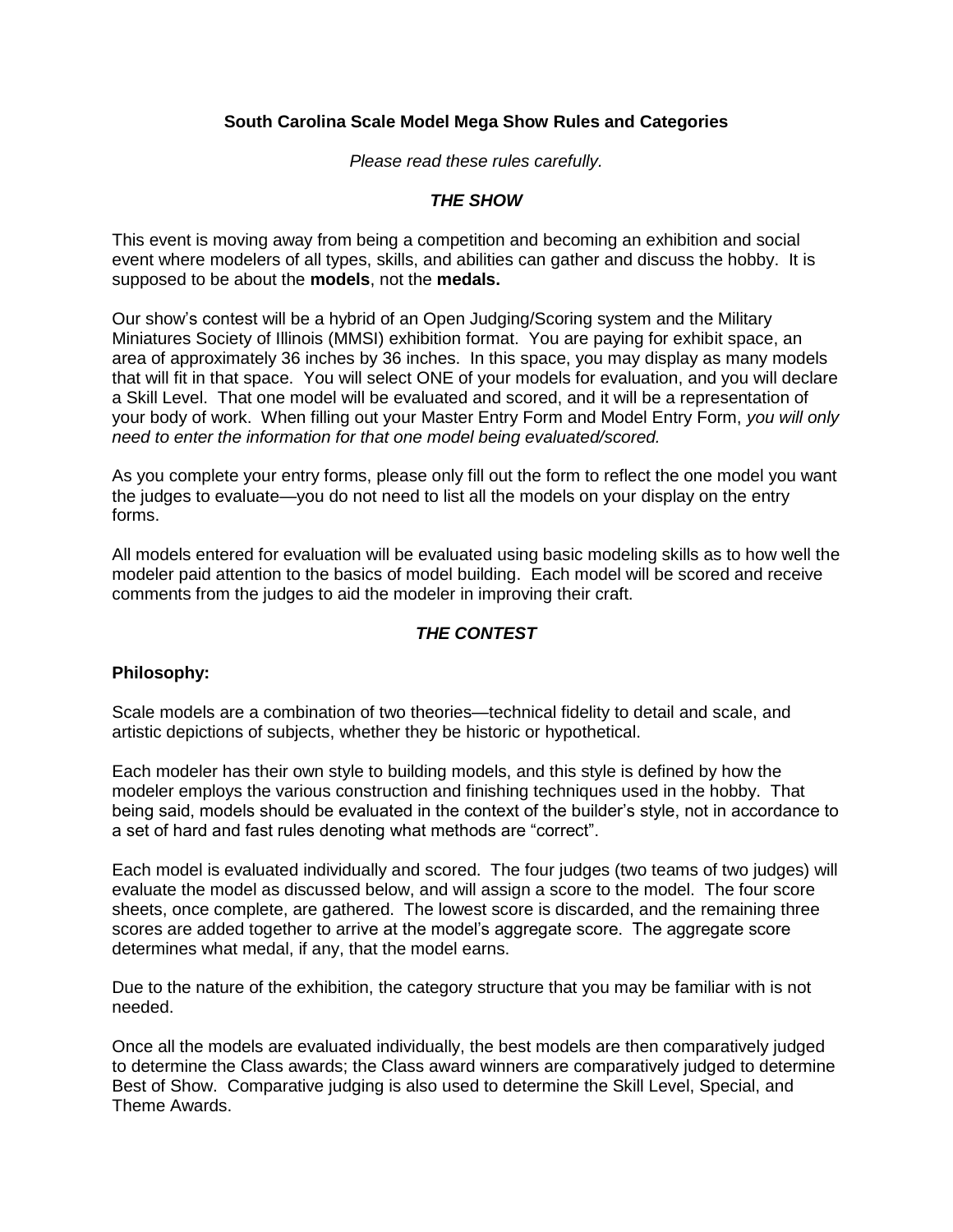Our process is a form of education. Rather than merely judging a model, we see it as the process of compiling a three-dimensional research paper and submitting it for a grade. Our judges are modelers. They have many and varied interests, and their models are as individual as they are. While some may profess specialized knowledge of a few subjects, none is a Subject Matter Expert (SME) on everything. Therefore, we encourage modelers to document their projects in such a way to assist the judges. In other words, the judges don't know everything—if there is something about your model that you feel needs to be explained, it is up to YOU, the modeler, to educate the judges when needed.

Also, we encourage modelers to volunteer as judges. If you build models, you can judge models—like the two-way education street mentioned above, judging makes you a better modeler, which, in turn, makes you a better judge.

# **Class Awards**

We will offer the following Class Awards:

- 1. Best Armor
- 2. Best Figure
- 3. Best Diorama
- 4. Best Vignette
- 5. Best Aircraft
- 6. Best Automotive
- 7. Best Real Space
- 8. Best Sci-Fi (Includes Robots / Fighting Suits / Gundam)
- 9. Best Naval / Nautical / Ship
- 10. Best Miscellaneous

We also offer the following Skill Level Awards:

- 1. Best Junior Modeler
- 2. Best Basic Modeler
- 3. Best Intermediate Modeler (The Scott T. Amey Best Intermediate Modeler Award)

And we offer the following Show Awards:

- 1. Theme Award(s)
- 2. Special Award(s)
- 3. Best of Show

# **Competition Skill Levels:**

Our system uses four levels which groups modelers with similar skills. The criteria for these skill levels are:

*JUNIOR* - modelers age 17 or younger who do not wish to compete in one of the other skill levels. Modelers who are 17 or younger are permitted to compete in other skill levels but are not compelled to do so.

*BASIC* – modelers new to the hobby or with basic modeling skills. The BASIC level is the introductory level to the system. Modelers at this level generally build their models with minimal tweaks, and often have often never competed before or are new to the hobby. It allows members who are developing their modeling skills to be evaluated and encouraged through the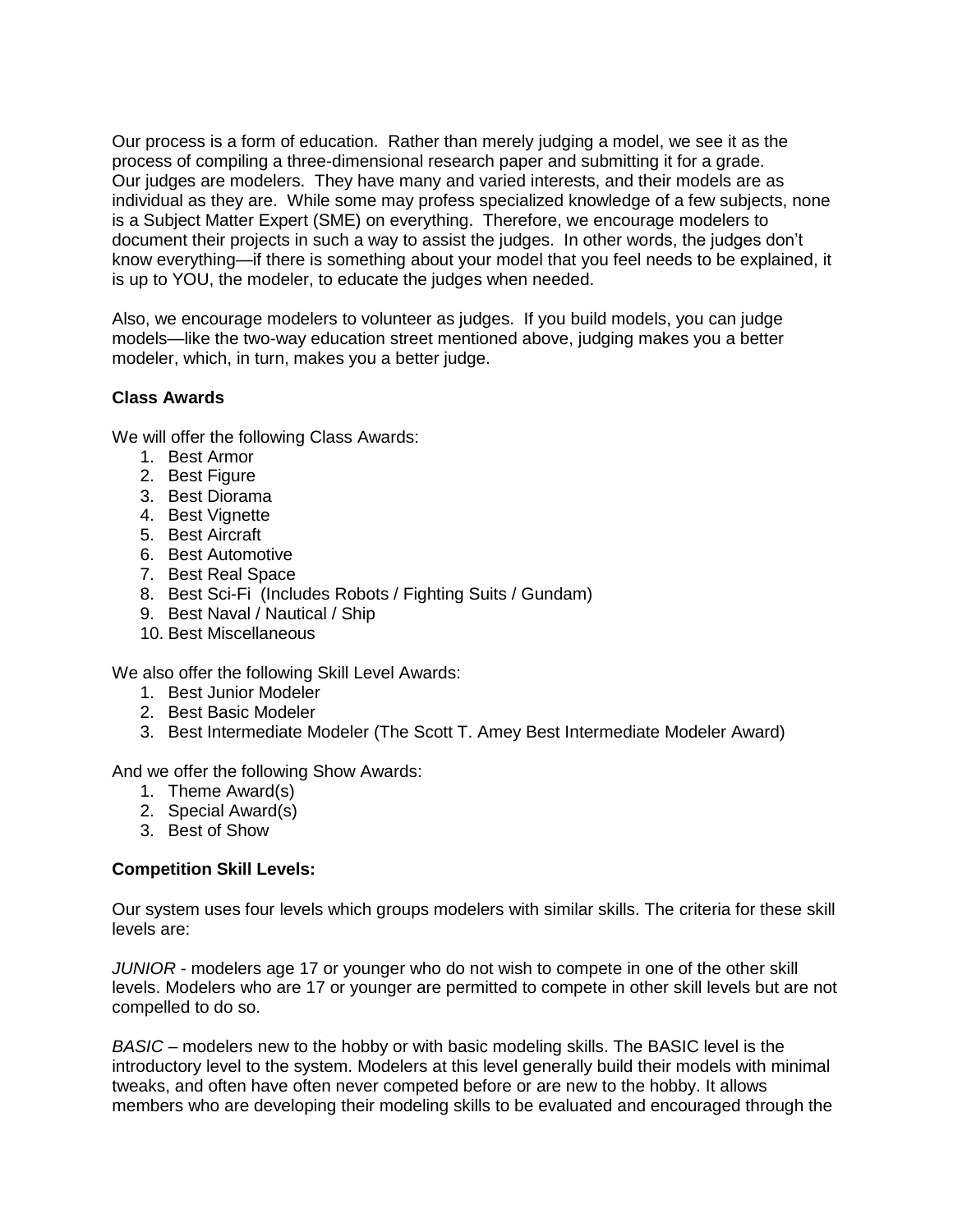feedback provided by the judging system. As with all other entrants, BASIC Level entrants are encouraged to volunteer for judging.

*INTERMEDIATE* – modelers with average to above average skill. Modelers at this level generally make some modifications or conversion to their work or use commercial upgrades. INTERMEDIATE modelers may have been promoted from BASIC, won awards at other shows, or chose to enter at this level from the start. An INTERMEDIATE modeler is versed the basic skills and someone to whom some or all of the following apply:

- Adds photo-etched and/or resin details
- Uses aftermarket conversion kits
- Scratchbuilds details and makes modifications to actualizing kits
- Uses reference material for actualizing ideas
- Improves models by cross-kitting
- Builds full resin kits
- Displays models on complementary bases or with figures

*ADVANCED* – modelers with more highly-developed skills, whose entries are heavily reworked, actualized, or include non-commercial parts or modifications. The evaluations of this class are more stringent. An ADVANCED modeler does most of the things expected of INTERMEDIATE level modelers plus some or all of the following:

- Scratchbuilds, using references
- Casts own replacement parts
- Builds and paints at a high skill level
- Presents models on elaborate bases, sometimes with accompanying information
- Uses materials and space artistically

Modelers are free to select their Skill Level. Historically, in other systems that use these skill levels it has been shown it is better to underestimate your Skill Level than overestimate it.

#### **Method:**

### *Note: AMPS Masters will be registered as such, and their work will be judged, scored and awarded in accordance with AMPS Master Model criteria. Unless you have been officially been recognized by AMPS as an AMPS Master, you may not self-declare yourself to be a Master Modeler.*

Judging will be conducted with an "open" room (show in progress). Judges will attempt to be as inconspicuous as possible but will take all necessary steps to ensure complete and fair judging of entries. Judging will be done by two, two-person teams for a total of four written scores per model. Judging will commence with the beginning of model registration. The models will be judged in situ on the display tables.

Judges will read all accompanying materials to ensure the entrant receives due consideration as to his desired effect, achievement, level of skill displayed and any unique characteristics of the entry. Due to time constraints, the modeler will want to include the most important information on the entry sheet. Research information is best placed with the model separately—and if done correctly, it can count towards an extra half-point. (See Research Bonus)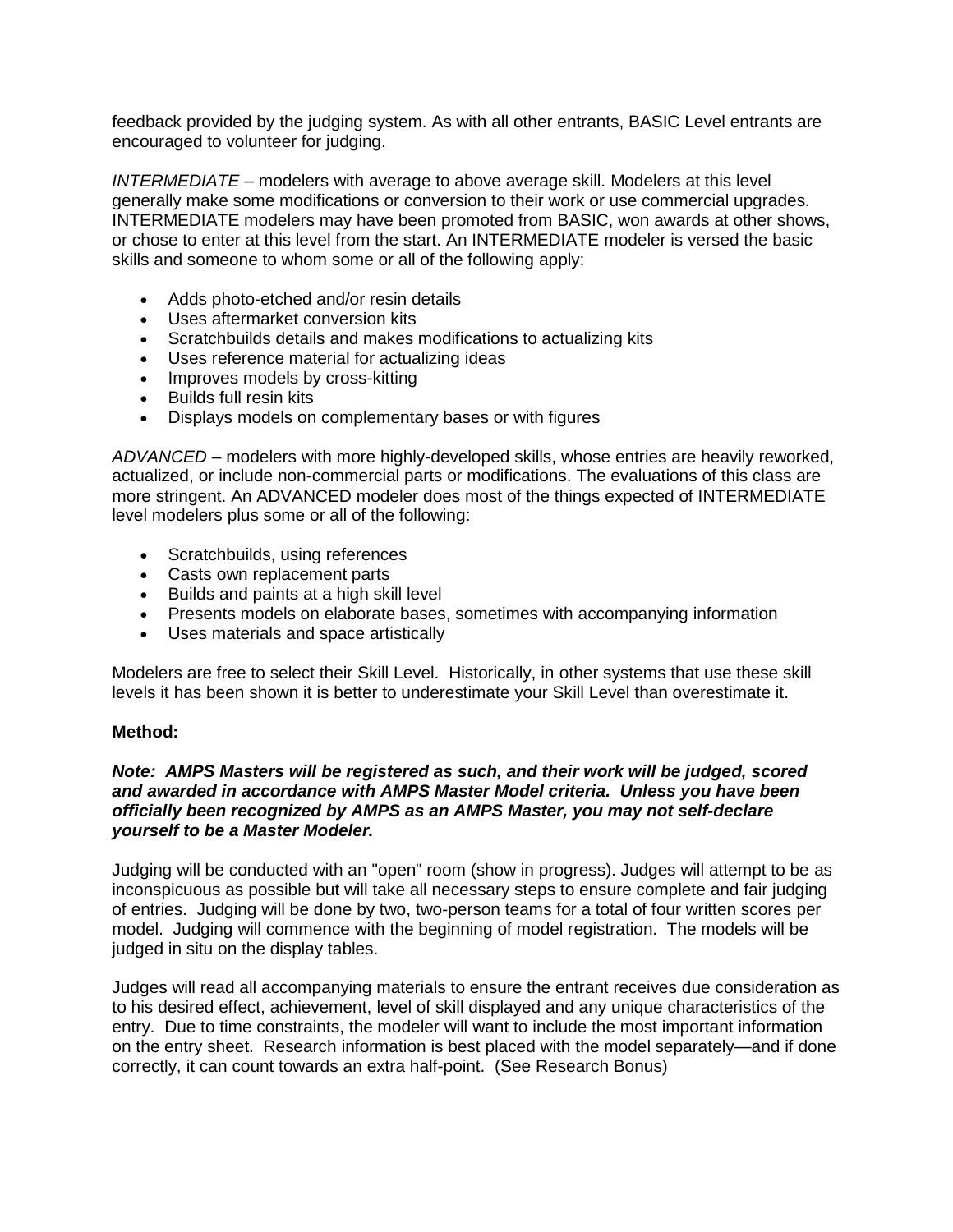Each judge will award points to an entry according to how well the modeler has followed the standards of craftsmanship. After judging an entry, the judge will mark his score on the judging sheet, along with his initials. Judges are expected to make constructive notes on the back side of the score sheet of each model he or she evaluates, suggesting areas for improvement or acknowledging particularly well-done aspects of the model, and should not write anything they would not be prepared to discuss face-to-face with the entrant after the competition is over. These comments need not be long-winded; a simple "There are unfilled areas of the wing seam" or "Good job on the high gloss finish" will suffice. These notes will be handed to the scorer for later return to the entrants. These comments should give the modeler an idea as to why the model earned the score it did.

Once scoring is complete, the Scorer will enter the results on a tally sheet or in the computer for each entry by number. Once all scores are received, the scorer will print out the preliminary awards list for the use of the Chief Judge in assessing possible "Best of" and "Best Theme" awards.

The "Best of Class" awards are open to all skill levels. However, preliminary screening for the pool of models to be judged for each "Best of Class" award will prioritize the highest scoring models available for the highest skill level(s) represented. Once the pool of models for each class award has been selected, though, the judges will then ignore all previous scores of those models (to include any written comments by the field judges) and employ a comparative judging method to select that "Best of Class" award winner.

It is therefore possible that the highest scoring, highest skill level model eligible for any particular "Best of Class" award may not be the actual winner of that class award. Winning a "Best of Class" award is based on the collective assessments of all of the judges involved and the comparative strength of the other eligible models in the pool.

The "Best Junior," "Best Basic" and "Best Intermediate" eligibility will be restricted to only those models entered under one of those skill levels. A "Best Skill Level" winner MAY also be added to the judging pool for one of the "Best of Class" awards depending on the scored strength of the competition of the other eligible entries. In this way, a "Best Skill Level" entry may be included in any "Best of Class" judging pools to be assessed without regard to skill level, previous score or written comments in the same manner as the other models in that pool.

The Judges' Best in Show winner will be selected from the entry winners of the "Best of" Class Awards.

Scores to be used are as follows:

For the **JUNIOR** Skill Level: Gold Medal -- a score of 26.0 to 30.0 Silver Medal -- a score of 21.0 to 25.5 Bronze Medal -- a score of 16.0 to 20.5

For the **BASIC** Skill Level: Gold Medal – a score of 26.0 to 30.0 Silver Medal -- a score of 21.0 to 25.5 Bronze Medal -- a score of 16.0 to 20.5

For the **INTERMEDIATE** Skill Level: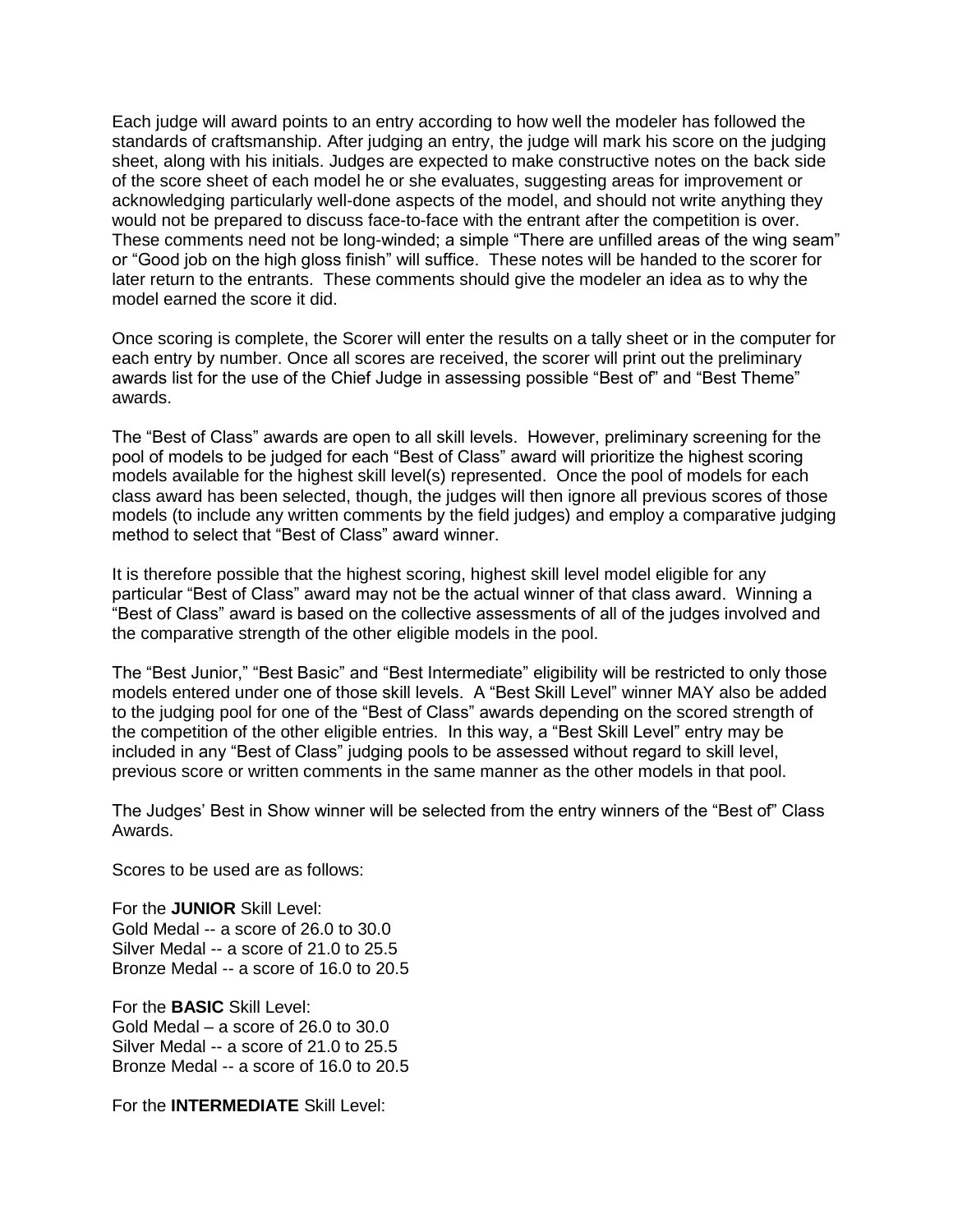Gold Medal -- a score of 27.0 to 30.0 Silver Medal -- a score of 23.0 to 26.5 Bronze Medal -- a score of 19.0 to 22.5.

For the **ADVANCED** Skill Level: Gold Medal -- a score of 28.0 to 30.0 Silver Medal -- a score of 25.0 to 27.5 Bronze Medal -- a score of 22.0 to 24.5.

# **Model Judging Criteria:**

**Note:** Bases are not judged except in the Diorama or Vignette classes. Modelers seeking judges' scoring and feedback on the base and landscaping elements of their work should enter their work into one of those two Classes.

*Construction Group (5.0 Points)*

Basic Construction (2.0 points): The judges will assess the basic model construction and determine how the modeler has addressed the basics of scale modeling:

- 1. Molding flaws—Parting lines, ejector pin marks, sink marks, sprue attachment burrs, etc. have been addressed. Severe draft angles and mold shift has been corrected.
- 2. Construction flaws—Seams and gaps have been addressed.

Alignment (2.0 Points): The model is straight, square, and plumb. All wheels touch the ground. Track runs are correct and not skewed. The wingtips are equidistant from the ground.

Details (1.0 point): The judges will look at how the modeler has corrected, modified, or enhanced the model, using detailing parts regardless of the source. (Note: Detailing parts can be provided from the kit or from aftermarket or alternate sources). These detailing parts must be properly cleaned, aligned and installed without glue marks. Clear parts, if present, must be cleanly installed with no visible fingerprints or glue marks present. "Chromed" parts must be uniform in appearance, and any repairs to the plating (due to parting line removal, etc.) should blend with the original plating. It is incumbent upon the modeler to provide the judges with a description of their extra work. The format or style of this information is not to be judged. Only the information is important and only as far as it presents the detail work done by the modeler. *Judges are not expected to know things the modeler does not tell them.*

# *Finish Group (4.0 points)*

Basic Finish and Decals (1.5 points): The judges will look at how the modeler has applied paint and/or markings. There should be no finish flaws: paint that is either too thick or thin, paint that is rough or contaminated with debris or paint that is splotchy, patchy, or exhibits drips and runs. Markings and decals, if applied, should be viewed for edges lifting, silvering etc. Hand-applied painted markings should be viewed "in scale," i.e., the marking must not be too heavy-handed or thickly applied.

*Judges Note*: The absence of markings shall not result in a penalty or "point shifting" in the Finish/Weathering Group. Markings are simply part of the model's finish. Issues regarding the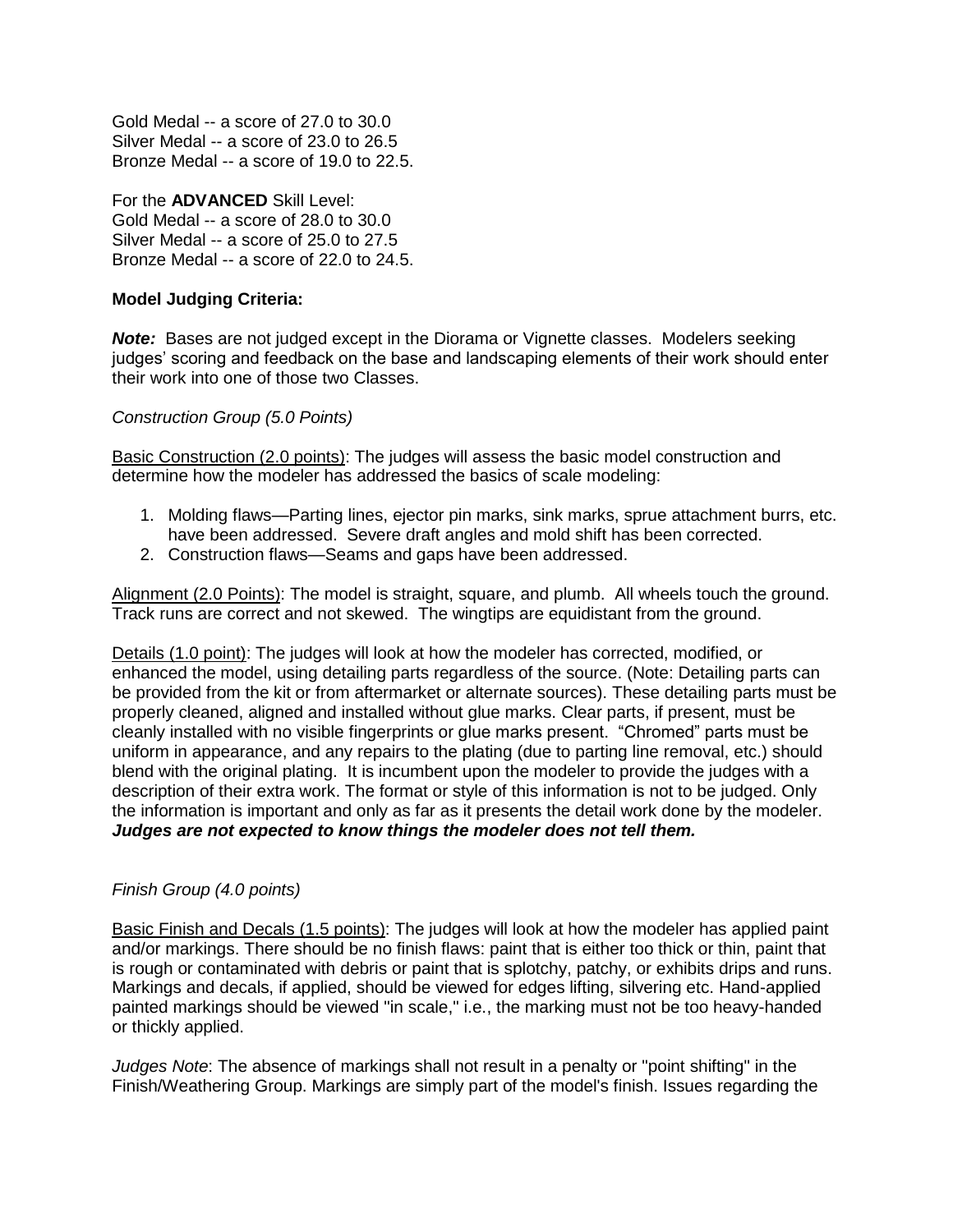accuracy of markings are properly considered as part of the Research and Reference Bonus evaluation.

Finish Enhancement/Detail Painting (1.5 points): The judges will assess the detail painting on the model for smoothness and neatness. They will look at how the model is distressed or weathered.

"Finish Enhancement" covers traditional "weathering", use of pigments, forced panel lines, black basing, pre-shading, post-shading, color modulation/fading, or other artistic techniques used to impart realism or artistic impressionism to the model. Cutting, buffing or polishing glossy paint are other examples of techniques that the modeler might use to enhance the finish of the model or its parts.

Judges cannot hold it against a modeler if he chooses not to show any degree of enhancement. The judges should score the model as the modeler presents it. A model shown as new should be viewed and scored as such.

*Judges Note*: What is important in this group is how the modeler has improved the finish of the model. **No technique is mandatory**; it is the final effect that counts. The use of these techniques might be perfect for any given vehicle, but if these techniques do not improve (or possibly even detract from) the finish of the model, points should not be awarded. A model with no enhancement could still obtain points depending on possible subtleties in the applied paint.

Finish continuity (1.0 point): The judges will look at how the modeler has tied the basic finish/markings and enhancement/detail painting together. In other words, the model will be assessed as to how well the finish is "homogenized". Continuity is evaluated over the entire model—a spotlessly clean finish on the body coupled with mud-caked wheels is an example of lack of continuity.

#### *Intangibles Group (1.0 point)*

Degree of Difficulty (1.0 point): Degree of Difficulty is a combination of complexity, extent of the work, and the amount of labor required of the modeler to create a realistic scale model of the original. These three elements are not required to be equal for a technique or task to be difficult. This allows room for such things as extensive parts counts to be assessed as difficult as well as tasks such as building working PE hinges and tool clasps. This also allows for finishing tasks such as multi-color camouflage paint jobs and using stencils to paint markings. Some work might not be very complex, but the extent and amount of labor involved makes them difficult. On the other hand, some tasks might not involve very much labor but are very complex and are also difficult. Judges should evaluate the *difficulty* of all the techniques used by the modeler. **How well** these techniques are applied is not evaluated here, since this is covered under the Construction and Finish/Weathering Groups.

Judges should also consider the skill level of the modeler in assigning a Degree of Difficulty score. For example, some tasks are more difficult for a lower skill level modeler to perform.

It is the responsibility of the modeler to provide the judges with a description of the kit(s) and various techniques they used to create a realistic scale model of the original. This is where photos of the work "in progress" would help the modeler document the degree of difficulty involved in building the model. **Judges are not obligated to provide a score for this element**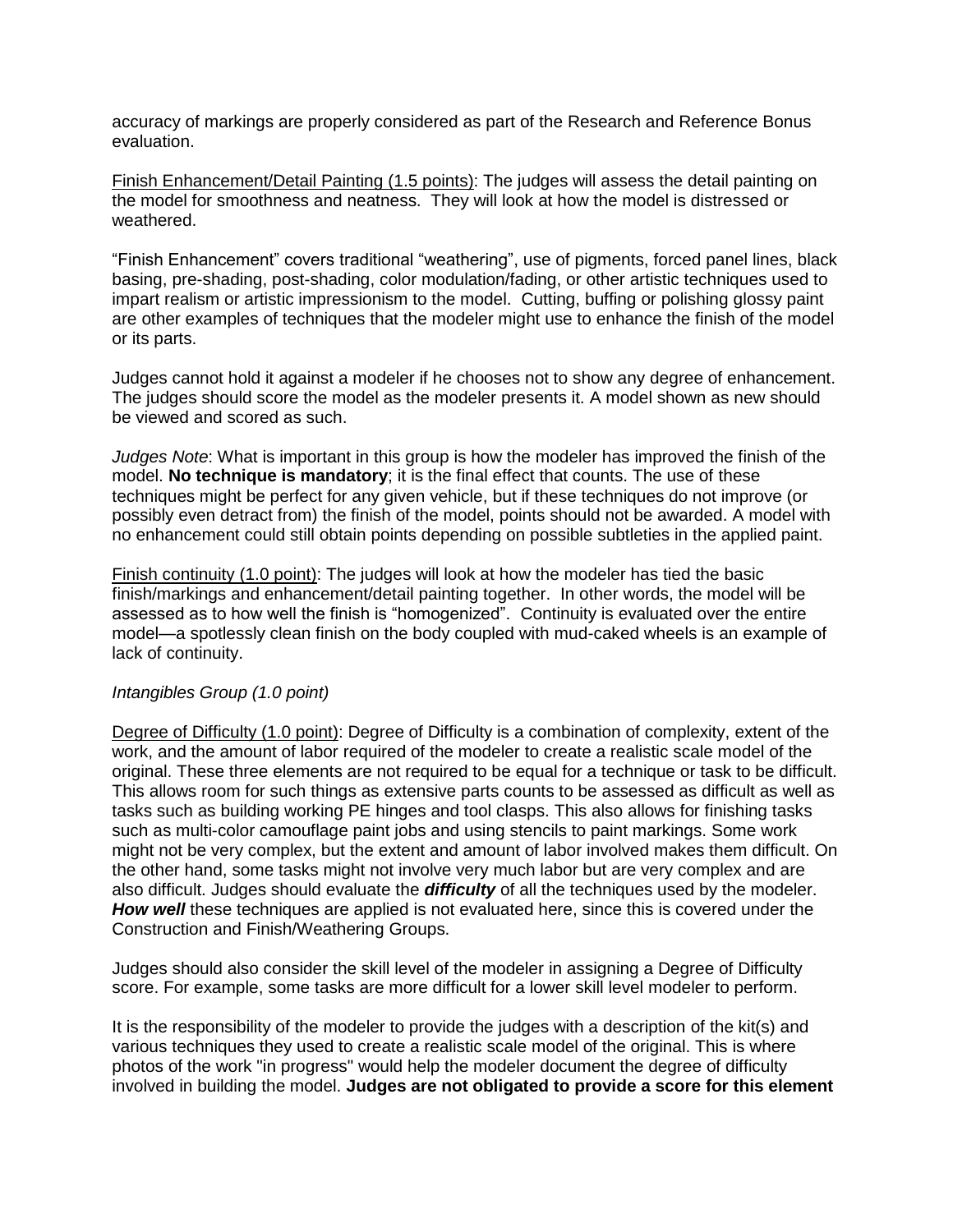### **if the modeler does not provide a description of their work or only indicates the model is built out of the box.**

Judges should look at what the modeler started with, what he finished with and what he did to get there, as well as the skill level of the modeler, when determining this score.

Optional Research Bonus (0.5 point): There is an additional bonus of 0.5 points for Research, which may be awarded by the judging *team*. To obtain this 0.5 point bonus, the modeler must document to the judging team the **link** between the research they performed and the finished model. This documentation need not be extensive (**two pages or less**), but must address, at a minimum, the following areas:

- *I. Description of Research (The Link):* The modeler should provide a short description of the research they performed to build the model. The modeler must describe in his presentation how or why his model looks, either directly or indirectly, like the vehicles mentioned in the research. The model could look like the research by applying some of the following: similar paint schemes, markings, weathering, stowage, field modifications, or by using technical drawings to create the model displayed. The modeler can use pictures as part of this description.
- *II. Research References (The Format):* The modeler should list the research references they used while building the model.

# **It is the modeler's responsibility to show the Link and meet the Format requirements for the Research Bonus. This is one area where the modeler is not given benefit of the doubt!**

The references need not be exclusively limited to Technical Manuals, historical, or even factual information (in the case of hypothetical subjects). A reference can be any information source that was used to improve the basic model. Note that all models entered, regardless of category or subject, have the potential to earn the Research Bonus if the entrant satisfies this section of the rules.

If the modeler provides a brag book or other description of how they constructed the model, without providing a description of their research in the format above, they will not be awarded the 0.5 point bonus. The link between the research and the model is established by replication and presentation of one, all or some of the following on the model being judged: paint schemes, markings, stowage, weathering, historical context, descriptions of similar vehicles or the use of technical drawings to create the model – based upon the research documentation provided. Judges Note: Based on the information provided by the modeler, the judging team should ask the following questions:

- 1. Does the model, either directly or indirectly, match or look like the description(s), text explanations and/or pictures provided in the research? (paint schemes, weathering, historical context, descriptions of similar vehicles or the use of technical drawings). **{THE LINK}**
- 2. Is the research documentation format requirements met? **{THE FORMAT}**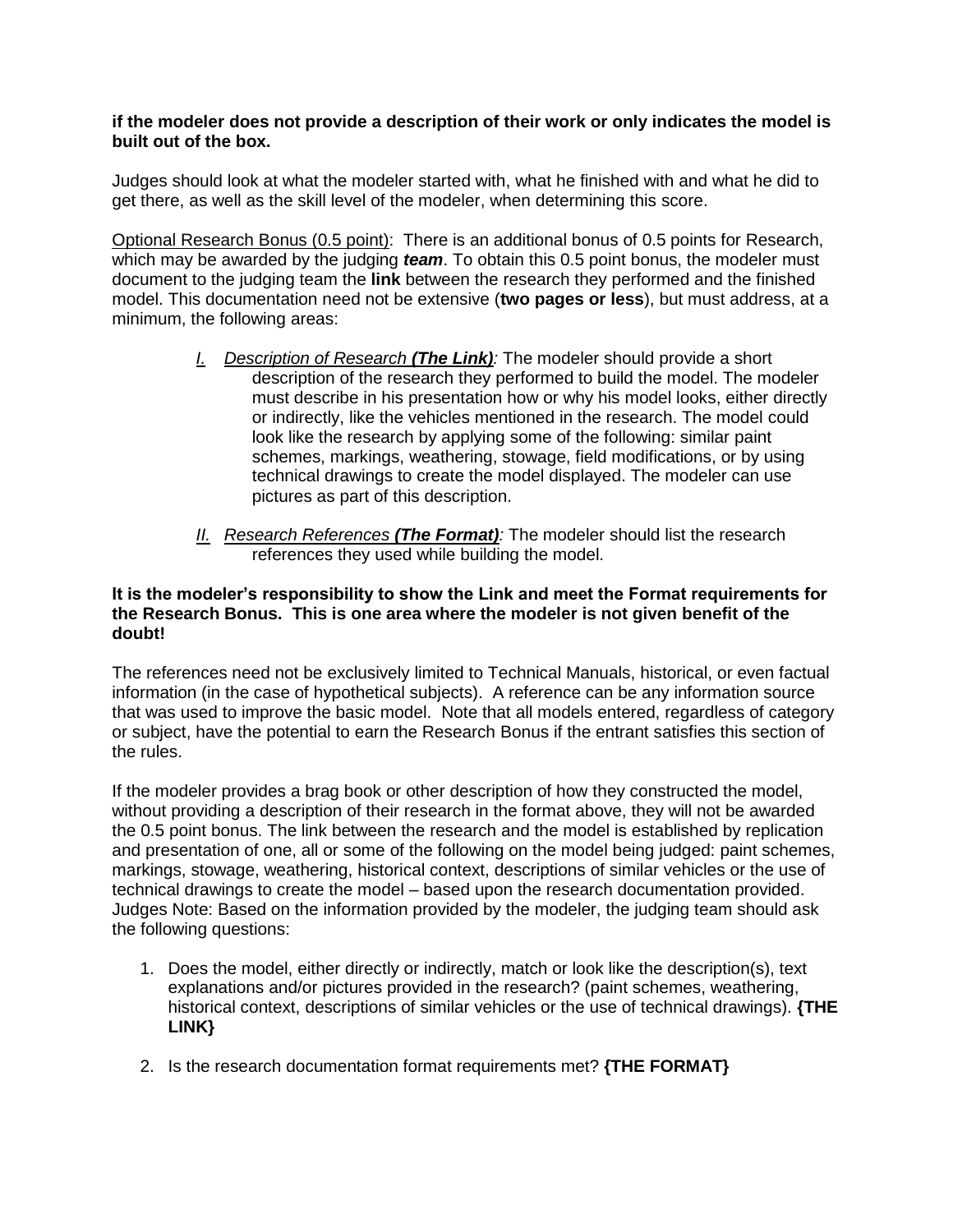If the answer to both questions is YES, the judges will indicate that the material is present and meets the criteria. The Scorer will add the 0.5 point research bonus after the total score has been determined.

### **Diorama Judging Criteria**

### **Introduction**

A diorama is a story based display on a landscaped base. It is a type of landscaped display that is built specifically to "tell a story" or convey a message by the builder to the viewer. The strength of the story or message along with how well it is communicated are critical considerations for the diorama. Dioramas that tell their story extremely well are the most difficult and artistic modeling products incorporating the widest and most complex skills. **By saying a diorama "tells a story", a written account of what the model represents or the title of the diorama alone do not satisfy this requirement—the models themselves MUST tell the story. If you are in doubt that your diorama lacks a strong storyline, you may consider entering it as a vignette, where the storyline requirement isn't as heavily weighted.**

The purpose and intent of a diorama is for the builder to communicate a narrative with the viewer. The models used on the diorama are the medium that the builder uses to communicate that story or message in much the same way that an author uses written words. **The diorama is story-centric**, and the story is the most important part of the work. Therefore, those elements of the diorama that contribute to the telling of the story – the models, their composition, and the landscape – are judged, assessed, and scored according to how well the builder has used them to communicate their message. A viewer should be able to understand the story from what they see, not by it being explained in a written description. At the most, reading the title of the diorama should ONLY be an additional clue to the story other than the actual scene.

Craftsmanship in construction and finishing determine how convincing and realistic the diorama and its message can be perceived and understood. However, the intangible aspects of composition and story carry great weight in judging, assessing and scoring.

The following is a presentation of the 10-point breakdown as it applies to diorama judging.

# **System for Diorama Judging**

Proper diorama construction requires a mastery of related but diverse modeling skills and the artistic talent needed to compose scenes and tell stories. Because of this, the diorama is one of the most difficult forms of modeling to execute successfully. Judging dioramas in competition is also difficult. Judges must have a keen appreciation of all of the facets required of diorama construction from the obvious, tangible modeling skills, such as construction and finishing, to the more abstract categories, such as composition. In addition, the same research bonus criteria used for models applies to dioramas. If awarded, the head diorama judge will add the 0.5 points to the total score of the judging team. This score then becomes the official score for the diorama entered into the scoring system.

Above all, the diorama judge should be fair and objective. Judges will use the following process to judge dioramas:

# **Construction Group - (3 points total)**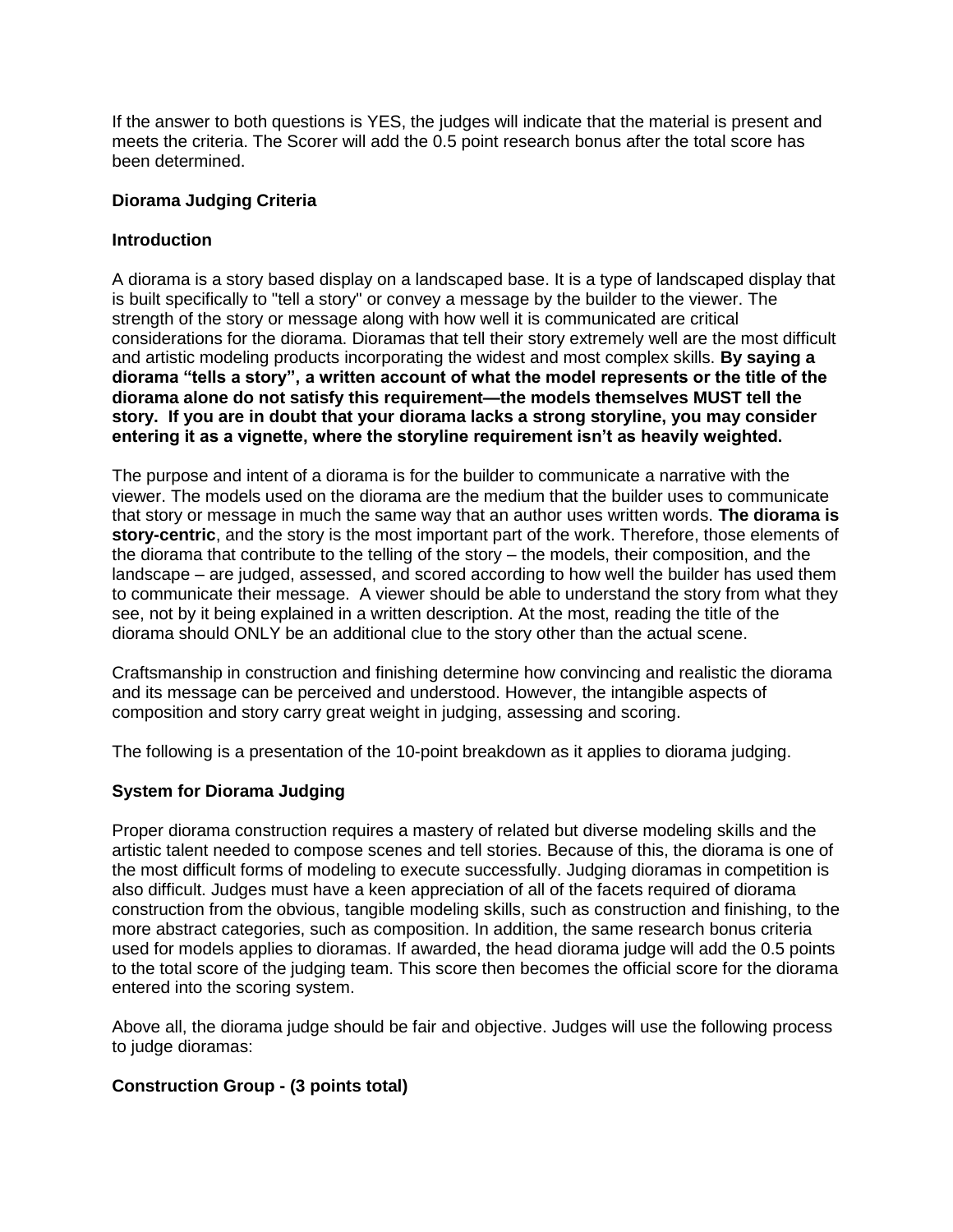Main subject models: 1.0 point Figures: 1.0 point Groundwork: 1.0 point *Judge's Note*: If the diorama has no vehicles or ordnance, the 3 points are split as follows: Figures – 1.5 points, Groundwork 1.5 points. If the diorama has no figures (rare but possible) the points are split as follows: Vehicles/ordnance – 1.5 points, Groundwork 1.5 points. If, in the case of some models such as aircraft or spacecraft in flight, there are figures, a vehicle of some sort, and no groundwork, the points would be split 1.5-subject and 1.5-figures.

### **Finishing Group - (3 points total)**

Overall finish: 1.0 point Overall enhancement: 1.0 point Consistency of finish throughout the diorama: 1.0 point

### **Story and Composition Group (4 points total)**

Storyline: 1.0 point Composition: 1.0 point Attention to detail: 1.0 point

### **Degree of difficulty/overall feel: 1.0 point**

*Judge's Note*: The same criteria which make up the bulk of the individual model judging have been reduced to 6 points total when applied to judging dioramas. The third Group, "Story and Composition", is worth one more point (4 total) than either of the other two groups. The reason for this is simple: without a story or good composition, the diorama is not successful. Perfectly built vehicles, perfectly painted figures and beautiful groundwork will only yield a maximum of 6 points. If the diorama elements are not well composed to properly tell a story, the diorama will not score well. Likewise, if the construction and finish of a diorama are not skillfully done, the entry will not do well no matter how well a "story" it presents. Achieving a consistency and balance of all the skills needed to plan and build dioramas is the cornerstone for successful diorama construction.

#### **Considerations for Dioramas**

The third group, "Story and Composition" requires a good understanding of the intangibles, or "abstracts", of diorama construction. Below are some of suggestions on this subject. These comments are meant to help both diorama builders and judges.

#### **Story and Composition Group (4.0 points)**

Storyline (1.0 point) - Regardless of whether the storyline is simple or complicated, can it be easily understood without any accompanying text other than a simple title? If the viewer can't understand what is happening without having to read a lengthy treatise on the subject, the diorama has failed to tell its story successfully. All of the components of a well-executed diorama should contribute to the telling of the story, even if in a small degree.

Composition (1.0 point) - Composition refers to the arrangement of all diorama components in relation to each other -- everything placed on the diorama base from the largest building to the smallest piece of ground work either adds to or subtracts from the story. Composition is the single most important part of diorama building. A story cannot be told properly without good composition. Composition includes the following considerations: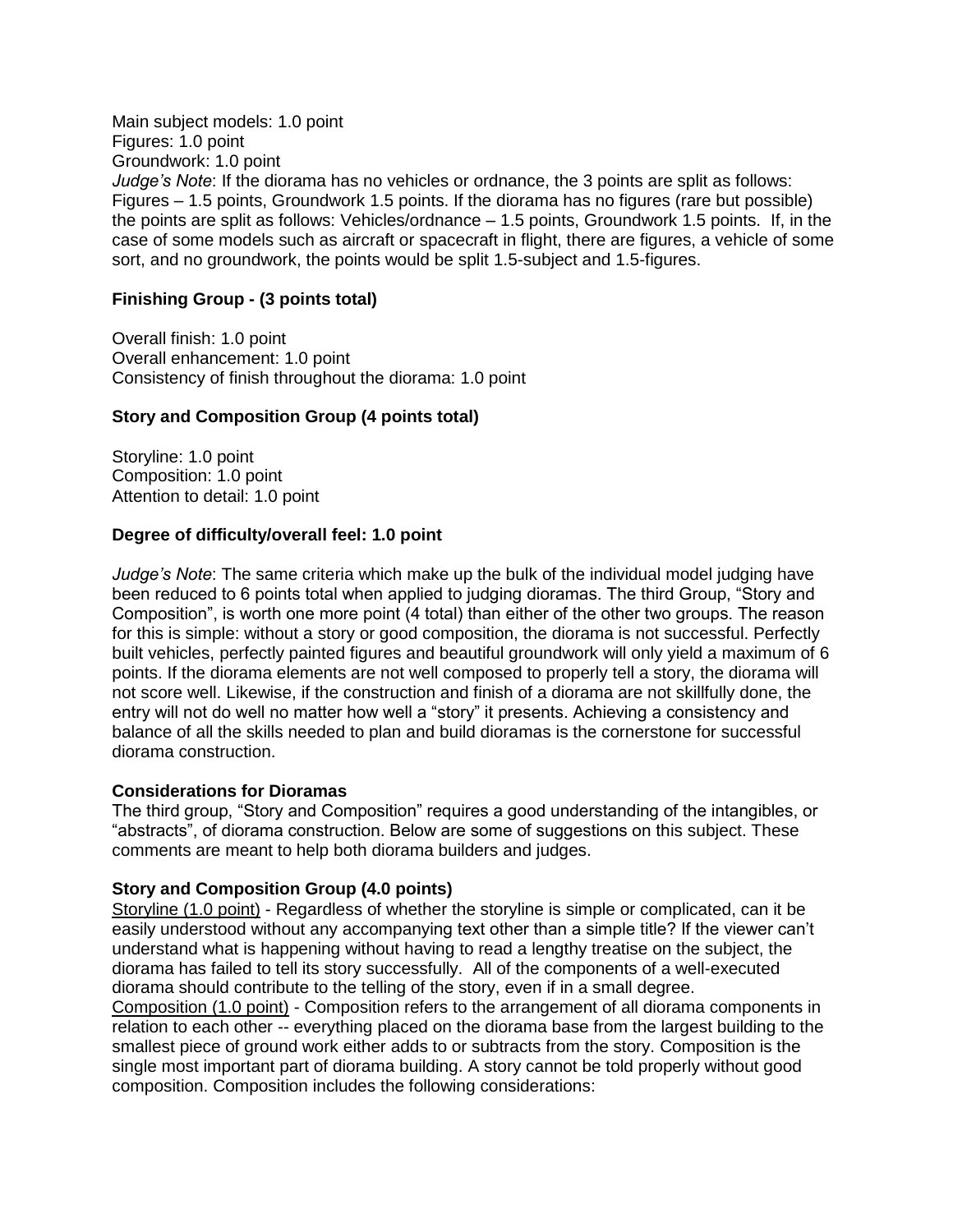- Balance Are the diorama elements distributed around the base in a way that supports the story? Are they too close, too far apart, or bunched at one part of the base? Is the main idea supported by other, smaller components? Do supporting elements direct your eye around the diorama?
- The size of the diorama base Is it too small or too large for the story being told?
- Tension Is it obvious whether men or vehicles are moving or stationary? Do supporting elements help to understand this? Does the groundwork support or detract from the level of tension in the story?
- Clarity Does the composition help or hinder the clear understanding of the story? Is it immediately clear what the story is? Is there too much going on, with no single focus? Or is there nothing at all going on?
- Time Can you tell what just happened, what is happening or what is about to happen?
- The use of empty space Does the space between components help or hinder your ability to understand the story and/or emotion of the diorama?

How do the diorama components interact with each other? Do they help to clarify the story or emotion of the diorama or do they distract from it by leading the viewer down too many unrelated side stories and dead ends? Is the path of travel realistic and logical?

 $\bullet$ Attention to detail (1.0 point) - The modeler needs equally good research about uniforms, small arms, buildings, combat conditions, weather effects on men and machines etc. as on the vehicle or ordnance. In addition to the obvious, physical details, the intangible details such as facial expressions, body positioning, or the sizes and arrangement of cargo loads in vehicles also are important. Following are some detailing highlights:

- Figures: Weapon slings, web gear, buckles, small arms, small arms ammo, personal gear, poses, facial expressions, emotion, condition of uniforms and weapons.
- Groundwork: Realistic building construction, realistic rubble and landscaping, attention to weather, season, natural-looking texture and color of ground, plants, and other objects. Each component of the groundwork should be as detailed and as well-painted as the vehicles and figures.
- Vehicles/ordnance: How do they sit in or on the groundwork? Like figures, vehicles leave a trail during movement. Tracks or tires leave marks in soft ground or mud on clean pavements. Like figures, the path of travel for the vehicle/ordnance should be logical and realistic and the level of vehicle/ordnance detail should be consistent with that of the figures, e.g., straps, tie downs, realistic stowage. The groundwork, figures and vehicle/ordnance should exhibit a uniform level of detailing, finish and weathering. This attention to detail helps support the overall composition of the diorama.

# Degree of difficulty/overall feel (1.0 point) - Criteria for this point category include:

- Does the diorama successfully tell a story that is difficult to tell because of its subtlety and/or complexity?
- Has the modeler constructed an elaborately-detailed base that supports the story?
- Is the action or arena of action portrayed in the diorama difficult to express successfully?
- Is the climate or time of day being represented unusually difficult to portray successfully, e.g. night time, water, rain, snow, ice etc.?
- Is the level of detail required for the story being told difficult to compose successfully?
- Are there multiple levels to the story? (e.g., subtle details that add to the obvious details the more a viewer looks)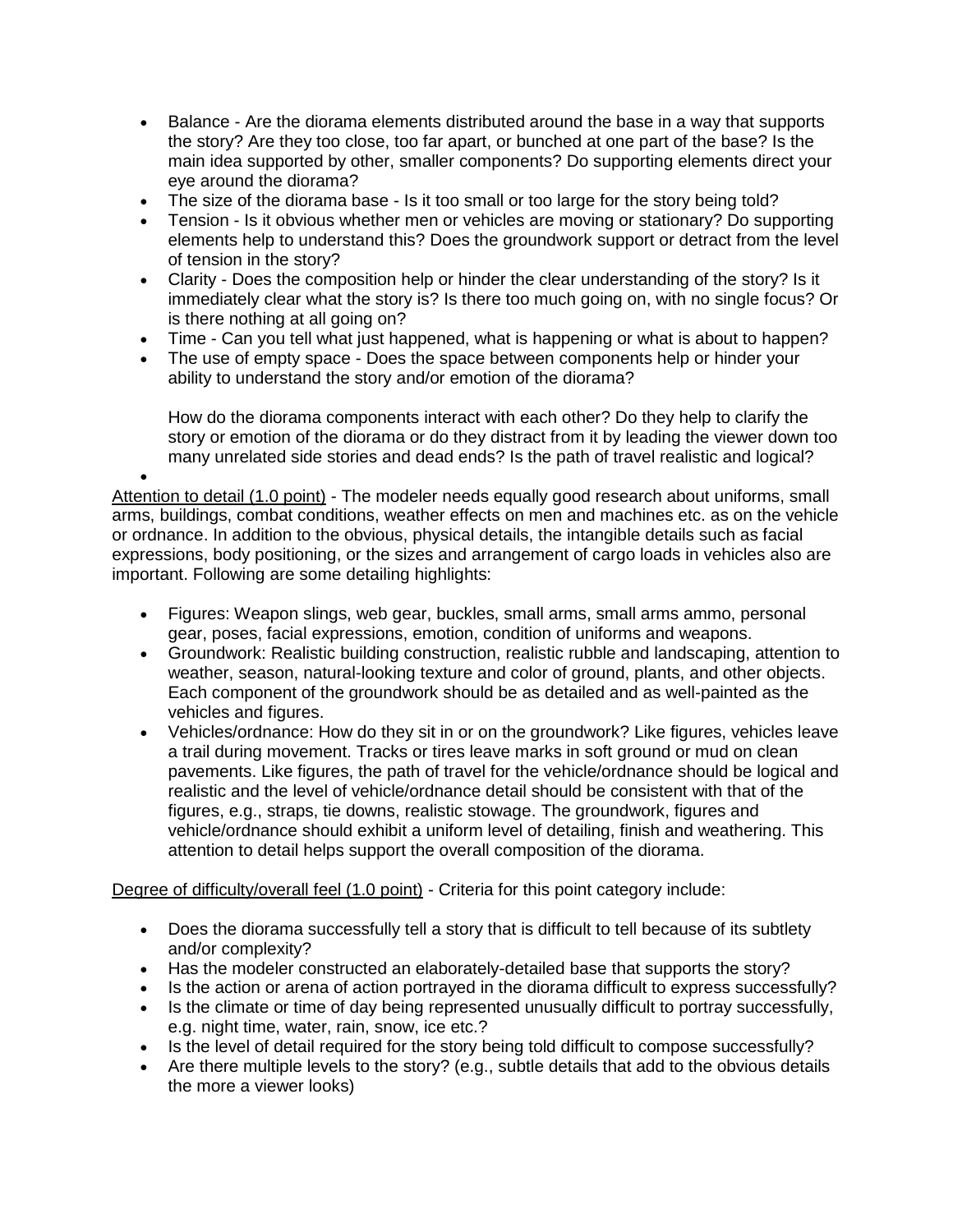This list is by no means inclusive. It is meant to convey the level of planning and detail that one expects to see in a well-constructed diorama.

A unique consideration for Degree of Difficulty assessment of the groundwork depicted in Dioramas and Vignettes is how much or how little of the base and groundwork has been created from scratch by the builder and how much has been created from a commercial base or other products (building or street castings, etc.)? Overall finish on the supporting structures, such as plaques, frames, bases should also be a consideration for the judges and included in their overall scoring. In the end, the Degree of Difficulty applies to the totality of the work displayed.

# **Vignette Judging Criteria**

# **Introduction**

A vignette is a model-subject based display on a landscaped base. It is a type of landscaped display that is built specifically to show off its subject model(s) in their historical and/or environmental context and which makes that context part of the modeled subject(s). The purpose and intent of a vignette is for the model-builder to show off the aesthetic and / or technical characteristics of its subject model(s), either vehicles, figures or both. **The vignette is model-centric** and not story-centric. The models themselves are the most important part of the vignette. Any story that can be divined by the viewer in the vignette is irrelevant to the vignette's purpose and is not judged, assessed or scored.

The following is a presentation of the 10-point breakdown as it applies to vignette judging.

# **System for Vignette Judging**

Vignettes are similar to dioramas and are scored in the same manner. The key difference is that vignettes do NOT have to tell a story. This category is designed and intended for modelers that have expanded out from stand-alone modeling to include figures, groundwork and/or scenery, or for figure modelers who wish to set their figure(s) into a landscaped scene. It allows the modeler in this category to have his entire work judged without being put in the diorama category where storyline plays a key role. For example, a tank crew sitting on a tank or a soldier nearby a vehicle adds interest but does not necessarily tell a story.

**It is up to the modeler to decide** if they think their work is a diorama or a vignette. If there is any doubt as to exactly what the story is, then it would be better to enter as a Vignette. It is also up to the modeler to determine if they want to enter a regular model category or the Vignette category. Like dioramas, vignettes require diverse modeling skills and the artistic talent needed to compose scenes. Judges must have a keen appreciation of all of the facets required of vignette construction from the obvious, tangible modeling skills, such as construction and finishing, to the more abstract categories, such as composition. In addition, the same research bonus criteria used for models applies to vignettes. If awarded, the head vignette judge will add the 0.5 points to the total score of the judging team. This score then becomes the official score for the vignette entered into the scoring system.

Judges will use the following process to judge vignettes:

# **Construction Group - (4 points total)**

Subject model: 1.5 points Figures: 1.5 points Groundwork: 1.0 point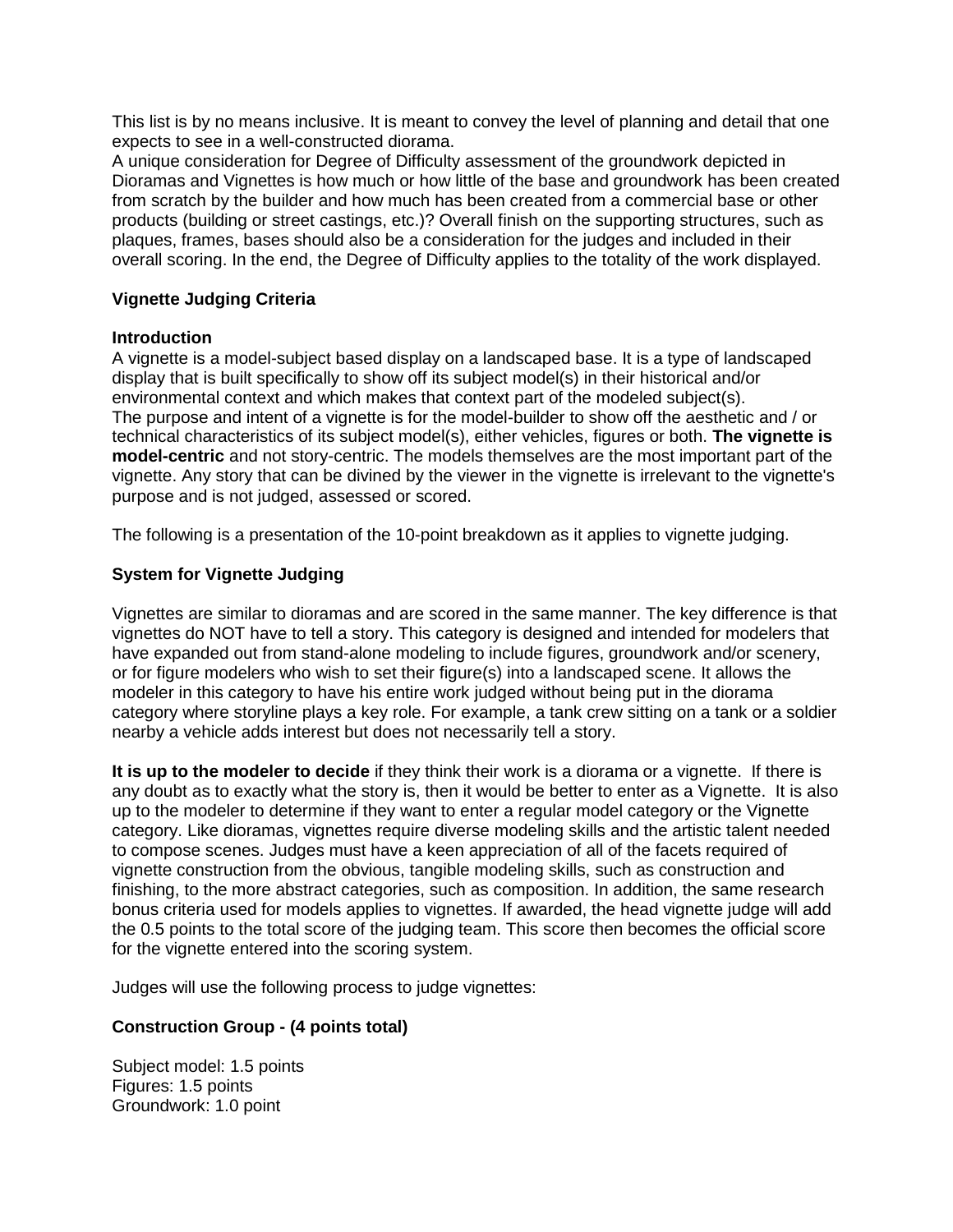*Judge's Note*: If the vignette has no vehicles or ordnance, the 4 points are split as follows: Figures – 2.0 points, Groundwork 2.0 points. If the vignette has no figures (rare but possible) the points are split as follows: Vehicles/ordnance – 2.0 points, Groundwork 2.0 points. If, in the case of some models such as aircraft or spacecraft in flight, there are figures, a vehicle of some sort, and no groundwork, the points would be split 1.5-subject and 1.5-figures.

Finishing and Enhancement Group - (3 points total)

### **Overall finish: 1.0 point**

Overall weathering: 1.0 point Consistency of finish throughout the vignette: 1.0 point

### **Composition and Difficulty Group (3 points total)**

Composition and attention to detail: 2.0 point Degree of difficulty/Overall feel: 1.0 point

#### *Judge's Note*:

The emphasis of the judging is on the craftsmanship exhibited in the construction and finish of the model-subjects and groundwork. Composition is assessed in the context of how well the builder has arranged the elements to show off the technical, historical, or environmental context of the model-subjects. Attention to detail contributes to the effectiveness of the overall work in creating this context. Degree of Difficulty is assessed in the same manner as the regular single subject categories.

### **Considerations for Vignettes**

The first two scoring groups, "Construction" and "Finish and Weathering," are assessed and scored using the same basic criteria as are used in the regular single-subject vehicle and figure categories. The addition is Groundwork, which assessed and scored on how realistic is appears which includes considerations of construction, landscaping, attention to the weather, season, natural-looking textures and colors of the ground, plants, and other objects. Each component of the groundwork should be as detailed and as well painted as the vehicles and figures. Does the groundwork depict aspects that are more or less difficult to model, such as, water, snow, changes in elevation, etc? How well as these aspects constructed and finished? How much or how little of the groundwork has been created from scratch by the modeler? Has the majority or entirety of the base been created from a commercial casting or ready-made base?

The Composition and Difficulty group is where the judges assess and score how well the modelbuilder has depicted their model-subjects in some particular historical, technical or environmental context. The depiction of the model-subjects in some particular context is the purpose of building a vignette instead of simply displaying the model-subject alone. The measure of how effective the model-builder was in creating a realistic, interesting and aesthetically pleasing context is found within this scoring group. Judges should remember that the purpose of the vignette is to show off, to best effect, its model-subjects in their historical, technical or environmental context.

#### **Composition and Difficulty Group – (3 points)**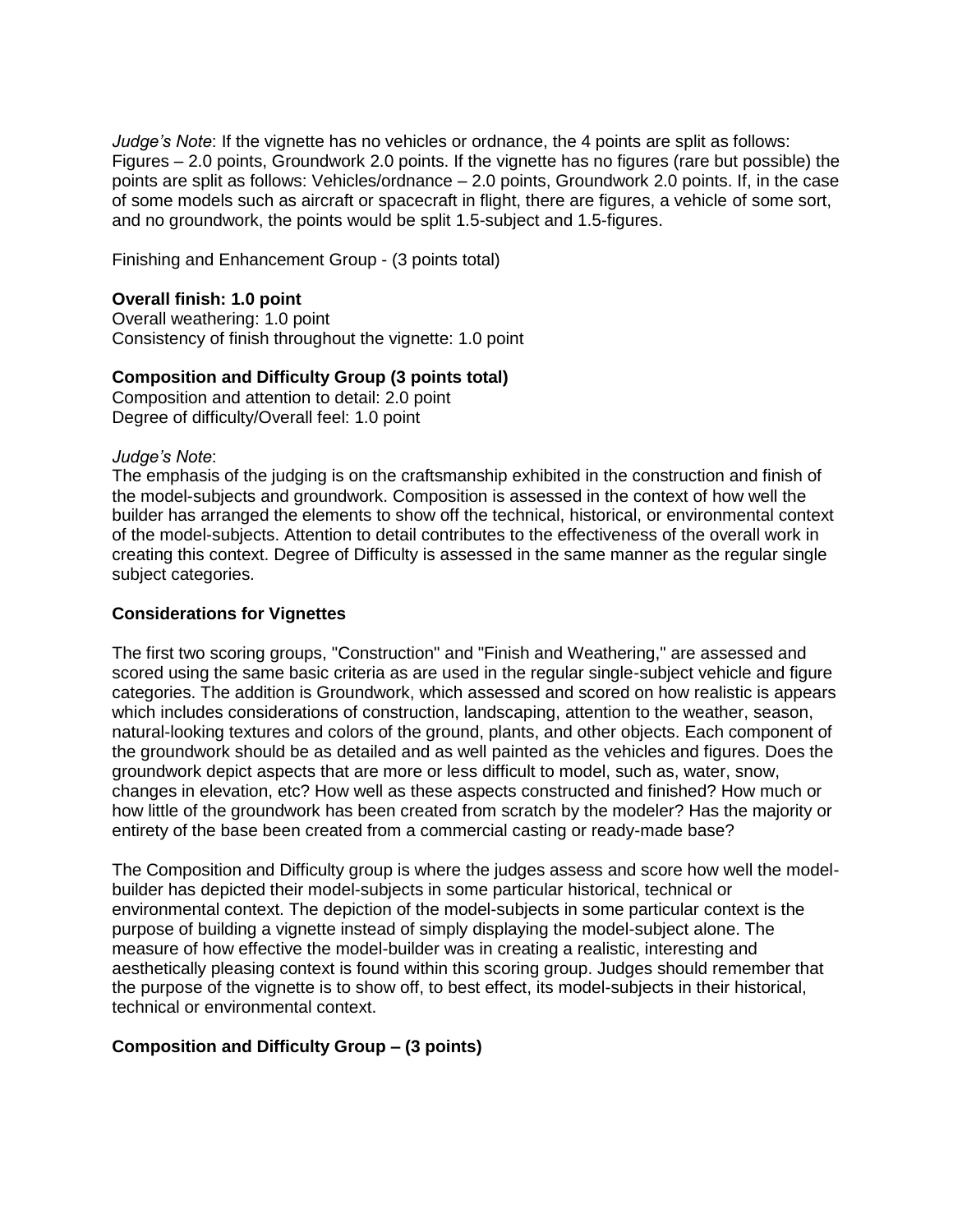Composition and Attention to Detail (2 points) addresses those aspects of how the modelbuilder physically arranged all of the elements they used on the vignette in order to show the model-subjects in some particular and specific context.

Everything placed on the vignette, from the smallest bit of ground work to the largest building, either adds to or detracts from the viewer's appreciation of the model-subject(s). The principles of artistic composition apply here. Composition determines if the model-builder has created a realist, interesting and aesthetically pleasing work that shows off the model-subjects to their best advantage.

Attention to Detail specifically addresses the compositional principles of unity and harmony. Details should help tie the elements of the scene together. They should convince the viewer that what they are looking at is a small part of the real world.

Details should appear in scale and contribute to the historical, technical, or environmental context of the model-subjects. They should help the viewer to understand and appreciate the context that the model-builder is attempting to portray.

Degree of Difficulty (1 point) should be assessed from both the point of view of how hard the particular model-subjects were to build and finish (normal single-subject considerations) and the point of view of how difficult it was for the model-builder to create the historical, technical or environmental scene that he or she has chosen to show off those model-subjects, i.e. how hard was it to build the vignette itself?

Thus, the judges should include into their assessment and scoring aspects of the groundwork, the posing of the figures, the interaction between the various model elements (figures and vehicles/ordnance) and what aspects of those model-subjects the builder has selected to highlight, emphasize or show off. Examples of these other aspects could include such things as hard to model environments (snow, water, elevations, etc), dynamic physical features of the vehicles/ordnance (suspension deflection, steering articulation, interiors, recoil, crew duties and actions, etc), major figure conversions, hard to depict camouflage or other finishes (on both the figures and vehicles), etc.

A unique consideration for Degree of Difficulty assessment of the groundwork depicted in vignettes and dioramas is how much or how little of the base and groundwork has been created from scratch by the builder and how much has been created from a commercial base or other products (building or street castings, etc.)? Overall finish on the supporting structures, such as plaques, frames, bases should also be a consideration for the judges and included in their overall scoring. In the end, the Degree of Difficulty applies to the totality of the work displayed.

# **Figure Judging Criteria**

# **Judging Philosophy**

Because we are asking our judges to evaluate a wide range of subjects, it is important to remember the strength of the system is not a competitive one, where no piece wins an award at the expense of another. Each work is evaluated and receives the level of award which the judges feel is appropriate based on its own merit. Remember, finding flaws is only half the job – the other half is finding the good things and the score and comments reflect a combination of both.

#### **Figure Definitions**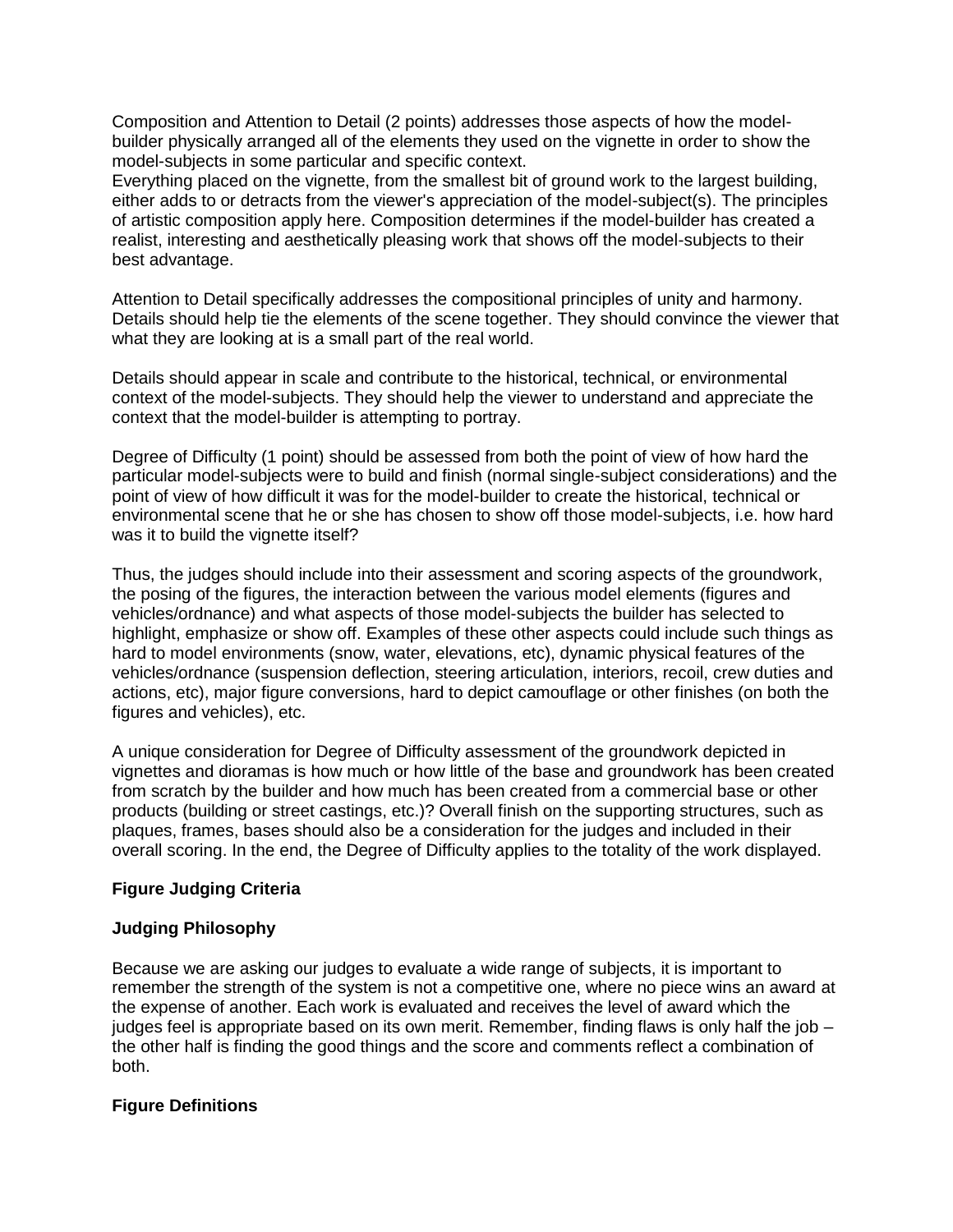Stock: Commercially-cast figures, including resin, plastic or metal, all scales. The judging will be based on simple construction and painting quality.

Conversions: Minor conversions of commercially available stock figures which consist of small changes in poses or uniforms. More elaborate conversions which consist of extensive rework of poses or uniforms will be evaluated on degree of difficulty and anatomical scale likeness. Conversions may also leave practically nothing of the original design except face and hands, which may also be altered.

Scratch builds: The sculpting of complete figure by the modeler with components they've created from non-kit sources. Generally, scratch built figures are the most challenging and highest degree of difficult. Judges should look at the anatomy of change, skeletal and muscle structure (e.g. is one arm longer than the other), scale and draping of clothing and equipment. Photo documentation is most helpful for the judges

Busts: Commercially available cast, resin, plastic, metal, all scales. The judging will be only based on painting quality

Note: A scratchbuilt bust can be entered as either "Scratchbuilt" or "Busts", depending on whether the modeler wishes the evaluation to lean more towards the sculpting (Scratchbult) or the painting of the final piece (Busts).

#### **Judging Criteria**

Each judge, upon assessing the figure, can award up to a total of three points. These points are awarded in 0.5 point increments in accordance with the figure judging criteria. Each figure may be awarded a maximum of 9.0 points by the judging team. In addition, the same research bonus criteria used for models applies to figures. If awarded, the head figure judge will add the 0.5 points to the total score of the three judges. This score then becomes the official score for the figure entered into the scoring system.

Assembly: Judges will look for correctly-treated mold seams, sprue and casting vents, components properly assembled, absence of glue marks, assembly areas properly filled and finished. Additionally, on conversion and scratch built figures the judges should look for mismatched or out of scale components (anatomy), unfinished areas between components, putty or sculpted areas, rough sanding or smoothing, fingerprints in the putty. The judges should also look at how the figure is attached to the base. The figure should be posed appropriately on the base with an appearance of correct scale weight, neither floating above the ground work nor sunk into it (exceptions would be mud, snow or other soft ground).

Painting: This is the most important element of figure judging, as the judges will look for application of paint for shading and highlighting, with no brush strokes and no areas of primer showing. Some figure modelers allow for artistic impression in color choices, but unless they are trying to duplicate specific lighting situations (nighttime or firelight) the uniforms' colors should be reasonably accurate. However, judges should remember that due to differences in material (e.g., sun bleaching, wear, and age) no two uniforms or pieces of equipment may look exactly alike. The painting of faces is the most difficult and most challenging for most modelers, especially in the bust category but it is of utmost importance, as it brings the figure to life from the viewer's point of view. For example, eyes should be accurately located level with each other, and lacking the suggestion of the "pop-eyed" look.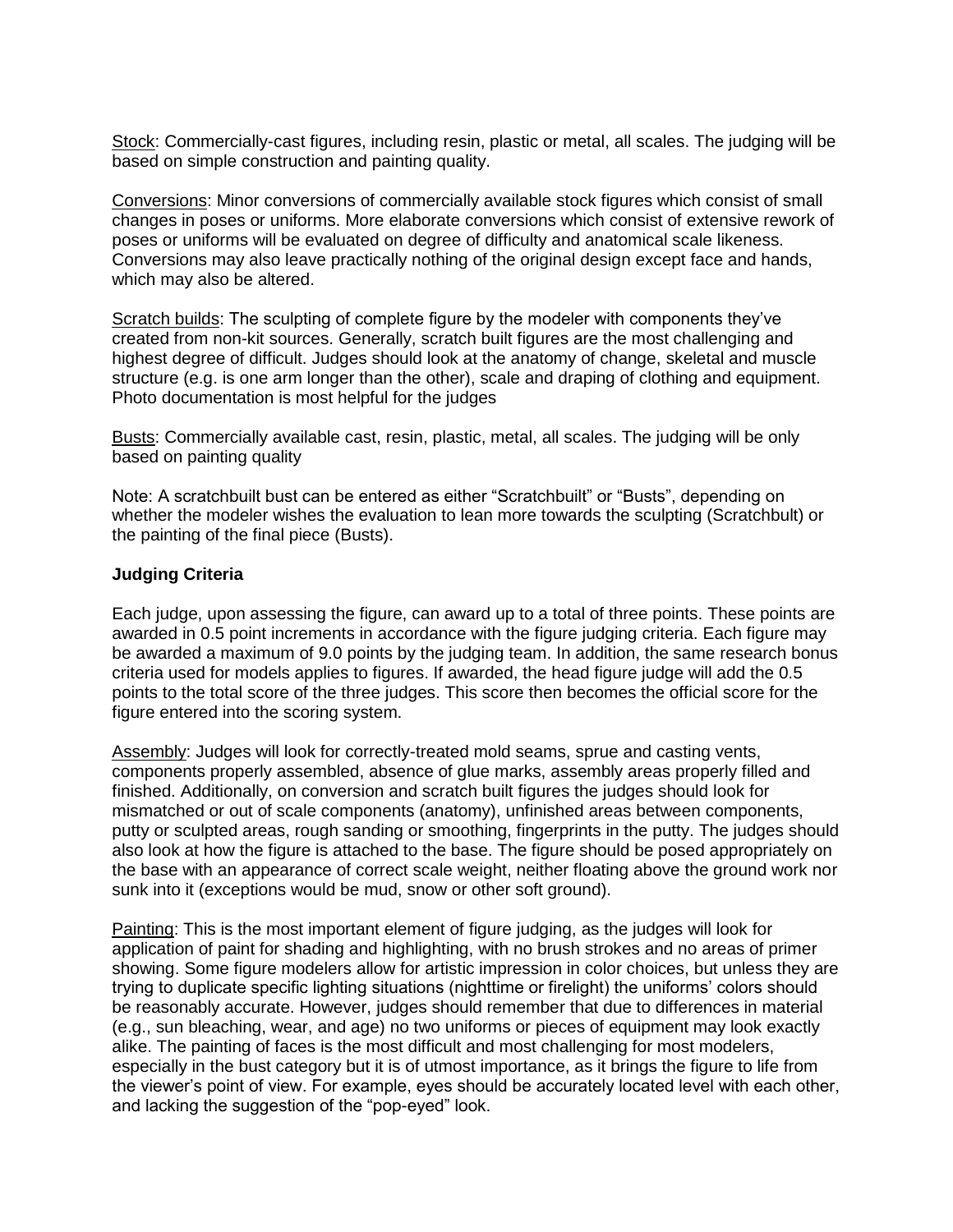The judges will evaluate how the modeler has rendered shadows and highlights both technically and compositionally. Technically, shadows and highlights should be painted with proper shades and blending. Compositionally, shadows and highlights should be where they belong on the figure. The judging team should carefully look for innovative or adventurous painting. This will include reflected lighting and color, creating the effect of moonlight or artificial lighting sources.

Groundwork: Judges will evaluate how the groundwork enhances the overall figure composition of the piece. The modeler should use the ground work to stage the figure. Groundwork can be simple or elaborate; the groundwork and vegetation should be realistic in effect, appropriate to the geographic setting, and painted in a style commensurate with the figure(s). The figure should be tied to the base artistically, for example, a dusty figure should be posed on a dusty base; a muddy figure on a muddy base.

Degree of difficulty and scope of effort: The more detailed and difficult work the modeler executes, i.e. heavy conversion/scratch built or elaborate integrated base and/or groundwork. the more credit they will receive. Judges need to always keep in mind the basics of assembly and painting.

#### **Figure Scoring Breakdown**

**Stock Category** Assembly – 20 % Painting – 60% Groundwork – 20%

Conversion/Scratchbuilt Category Degree of difficulty and overall scope of effort – 50% Painting – 30% Groundwork – 20%

Bust Category Painting – 80% Base – 20%

Scores to be used for figures are as follows:

| For the <b>JUNIOR</b> Skill Level:<br>Gold Medal -- a score of 7.5 to 9.0 | Scoring System Conversion:<br>26.0 to 30.0 |
|---------------------------------------------------------------------------|--------------------------------------------|
| Silver Medal -- a score of 5.0 to 7.0                                     | $21.0 \text{ to } 25.5$                    |
| Bronze Medal -- a score of 2.5 to 4.5                                     | 16.0 to 20.5                               |
| For the <b>BASIC</b> Skill Level:                                         |                                            |
| Gold Medal -- a score of 7.5 to 9.0                                       | 26.0 to 30.0                               |
| Silver Medal -- a score of 5.0 to 7.0                                     | 21.0 to 25.5                               |
| Bronze Medal -- a score of 2.5 to 4.5                                     | 16.0 to 20.5                               |
| For the <b>INTERMEDIATE</b> Skill Level:                                  |                                            |
| Gold Medal -- a score of 8.0 to 9.0                                       | 27.0 to 30.0                               |
| Silver Medal -- a score of 5.5 to 7.5                                     | 23.0 to 26.5                               |
| Bronze Medal -- a score of 3.5 to 5.0                                     | 19.0 to 22.5.                              |